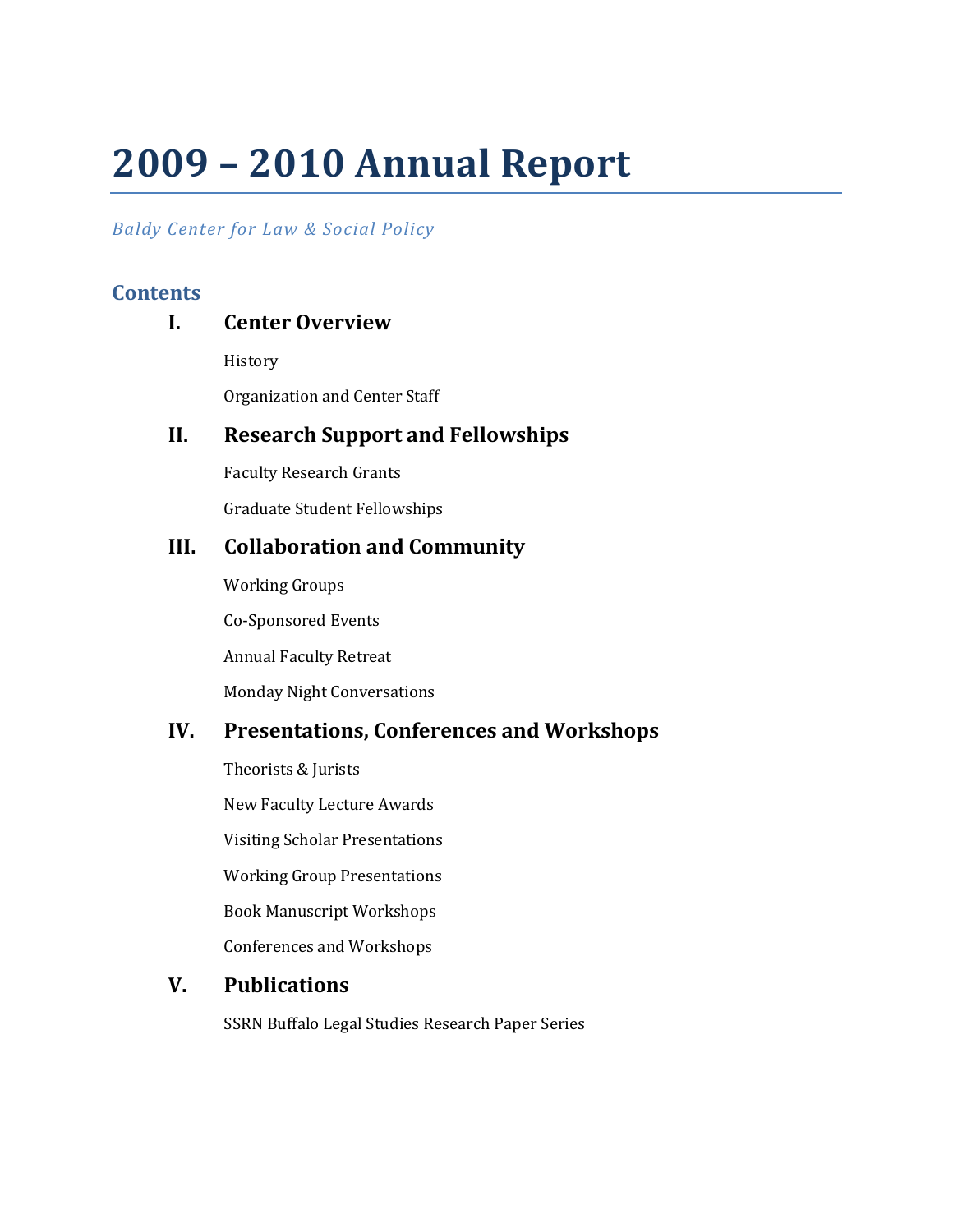# **I. Center Overview**

## **History**

Created nearly 30 years ago under a bequest from Buffalo attorney Christopher Baldy, the Baldy Center for Law & Social Policy supports research on the interdiscip linary study of law and legal institutions throughout the University at Buffalo. The Center not o nly engages faculty and students campus-wide, it also has national and international impact through the scholarly publications, conferences, workshops, and other activities described in this repo rt. The center is located in the University at Buffalo Law School.

## **Organization and Center Staff**

#### Baldy Advisory Committee

## 2009

Rebecca R. French, Chair, Law Sharmistha Bagchi-Sen, Geography Ruth Bereson, Arts Management Munroe Eagles, Political Science/Canadian Studies James Gardner, Law Robert Granfield, Sociology Susan Mangold, Law Martha McCluskey, Law Deborah Reed-Danahay, Anthropology Kenneth Shockley, Philosophy Rick Su, Law Mateo Taussig-Rubbo, Law Niraj Verma, Urban & Regional Planning Claude Welch, Political Science

## 2010

Sharmistha Bagchi-Sen, Geography Guyora Binder, Law Robert Granfield, Sociology Stephanie Phillips, Law Kenneth Shockley, Philosophy Mateo Taussig-Rubbo, Law James Wooten, Law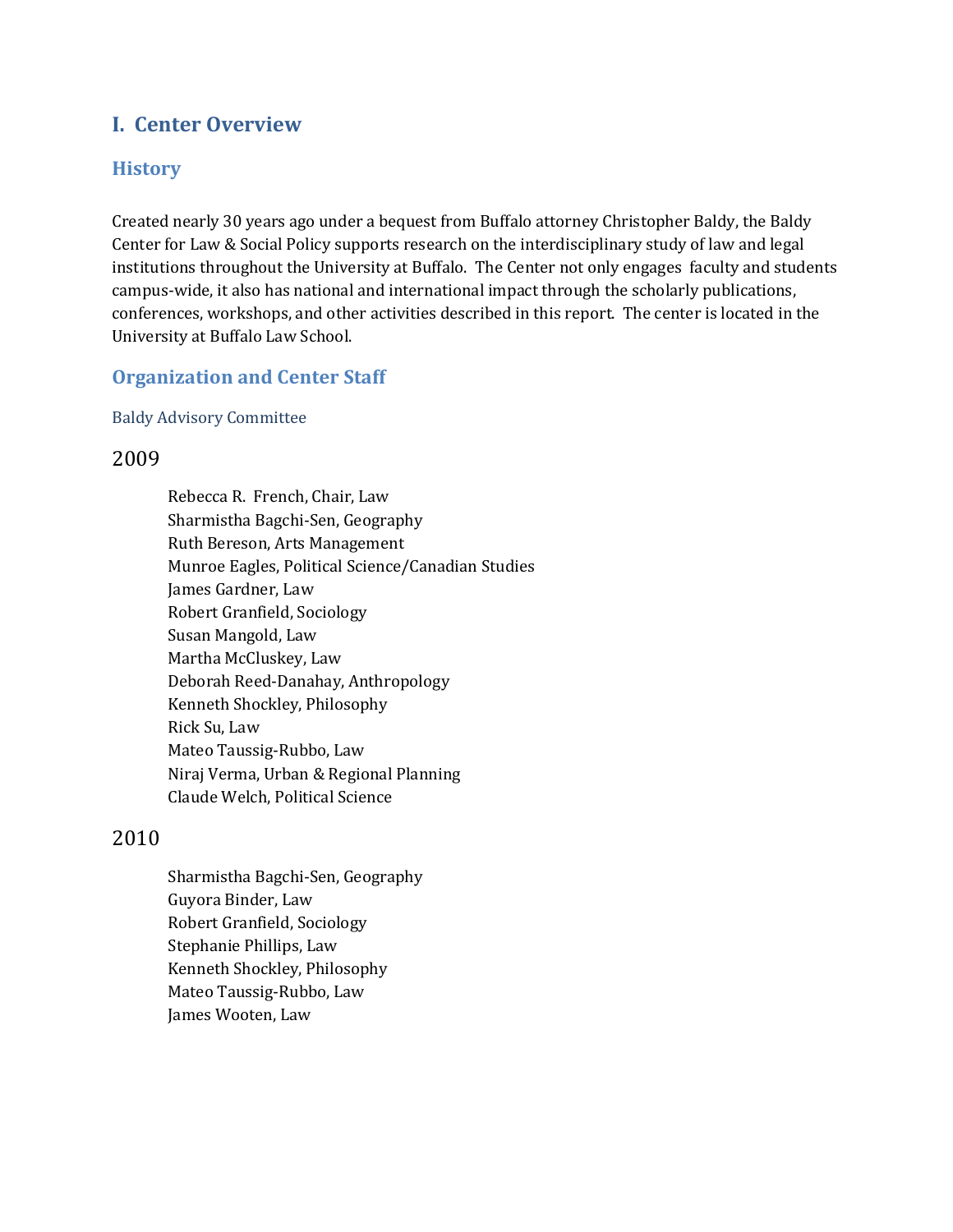#### Baldy Center Staff

## 2009

Rebecca R. French, Director Laura Wirth, Assistant Director Anita Mazurek, Administrative Assistant

## 2010

Errol Meidinger, Director Laura Wirth, Assistant Director Anita Mazurek, Administrative Assistant

#### Student Assistants

## 2009

Nadejda Petrova

2010

Anikroma Bekoe Cheul (John) Cho Ashely Sydnor

# **II. Research Support and Fellowships**

The Baldy Advisory Committee awarded the following faculty research grants.

## **Faculty Research Grants**

#### Annual Research Grants

Sharmistha Bagchi-Sen (Geography) *Women's (Dis)Advantage: Does a Lifetime of Workplace Disadvantage Create Advantages for Bridge Jobs?*

James Beebe (Philosophy) *The Worse the Crime, the More You Know: A Study of Non- Evidential Factors that Influence Judgments of Culpable Foreknowledge* 

Ruth Bereson (Arts Management) *Enemies of the Imagination*

Christina Boyd (Political Science) *Empirical Insights into Federal District Court Decision Making*

Janina Brutt-Griffler (Linguistics) *Forms of Multilingualism: EU Language Policy, National Language and English*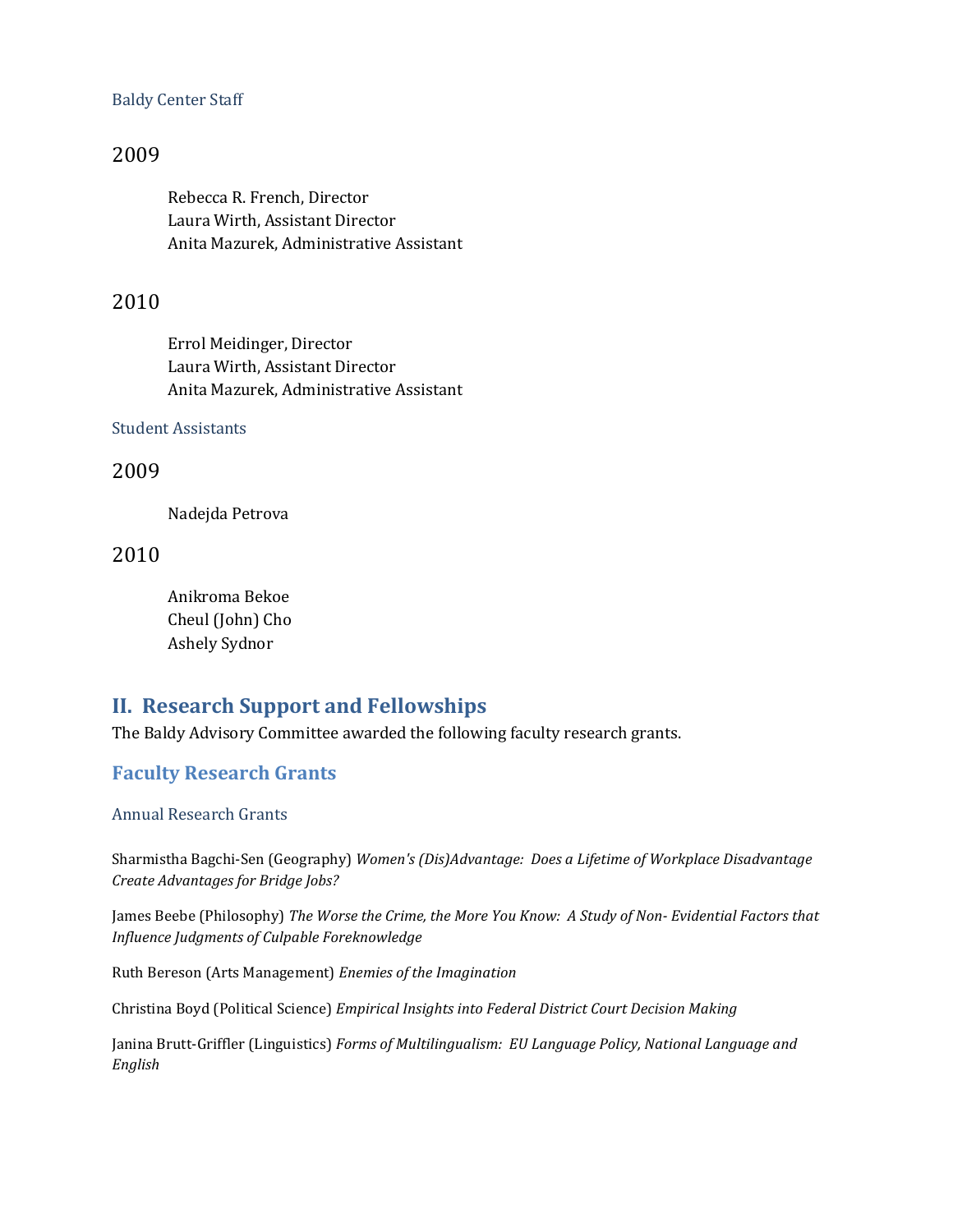Thomas Burkman (Asian Studies) *New Approaches for Establishing Comity among Korea, China and Japan: Comparative Case of Thai-Japanese Relations*

Susan Guettel Cole (Classics) *Freedom and Restraint: Dionysiac Institutions and the Ancient Greek Community*

Catherine Cornbleth (Learning and Instruction) *How State Agencies Shape the Education of Professionals: The Case of Teacher Preparation in New York State*

Dinissa Duvanova (Political Science) *Deregulation or Re-Regulation? Regulatory Reforms in Post-Communist Eastern Europe and Eurasia*

Rebecca French (Law School) *Collecting Tibetan Law Codes*

Eva Juarros-Daussa (Romance Languages and Literatures) *Catalans in New York: Impact of Linguistic Revitalization Policies in the Diaspora*

Tilman Lanz (Anthropology) *The Impact of Catalan Language Policy on Muslim Immigrants in Barcelona, Spain*

Ferdinand Lewis (Urban and Regional Planning) *Does Active Living Improve Capability? A Re-Evaluation of Neighborhood Quality of Life*

Susan Vivian Mangold (Law School) *Follow the Money: The Impact of Federal, State & Local Funding*

Teresa Miller (Law School) *Fred Gary & Civil Right Documentary Project*

Brenda Moore (Sociology) *Military Sexual Trauma (MST): Gender Differences in Perceived Treatment, Recovery, and Resilience*

Athena Mutua (Law School) *Pardons as a Tool of Restorative Justice: The Kansas Nine, Black Power on Trial*

Yoshiko Nozaki (Educational Leadership and Policy) *Education of Japanese Overseas Children in the United States: Japan's State Policies and the Shifting and Conflicting Views of Parents on Bi-cultural Schooling*

Stephanie Phillips (Law School) *History of Michigan Street Baptist Church*

Ramya Sreenivasan (History) *Formations of Community in Early Modern North India: Legal Regulations and Caste Boundaries*

Despina Stratigakos (School of Architecture and Planning) *Gerdy Toost: Hitler's Other Chosen Architect*

Mateo Taussig-Rubbo (Law School) *The War on Terror in the Horn of Africa*

Mary Nell Trautner (Sociology) *Why Do People Sue for Medical Malpractice? Making Legal Decisions in an Era of Tort Reform*

Jianquiang Wang; Ying Sun (Library and Information Studies) *Reading Lawyers' Minds: Technological Implications for Legal E-Discovery*

Lois Weis (Educational Leadership and Policy) *Maintaining Advantage: How Affluent Schools, Parents and Students Work to Position for College/University Entrance in Times of Massification*

Lois Weis (Educational Leadership and Policy) *The Way Class Works: Global Perspectives*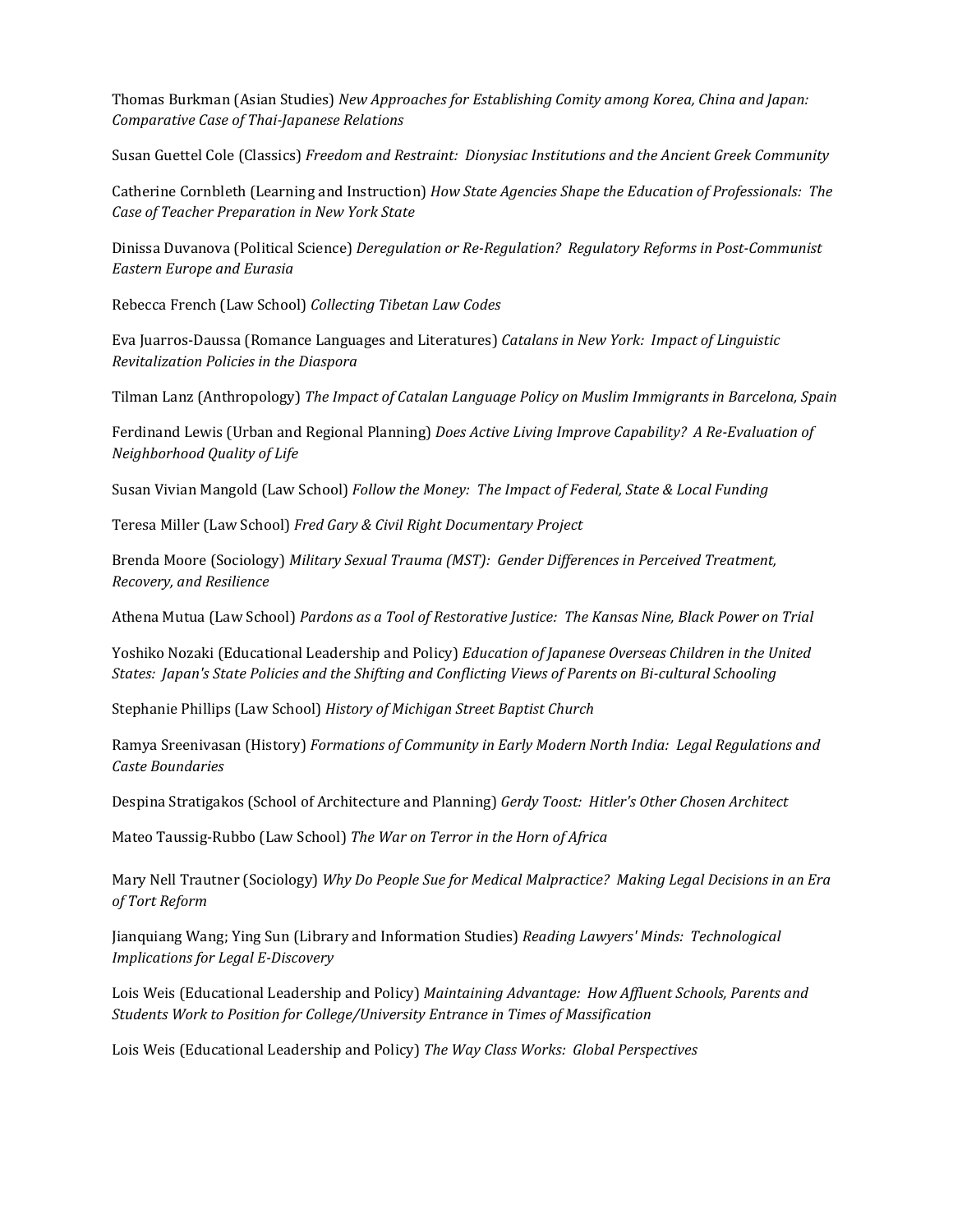#### Claude Welch (Political Science) *The Creation of the International Criminal Court*

#### Small Research Grants

#### *Round One: June 2009*

Ruth Bereson (Arts Management) *Preparation of the Papers presented at the Colloquium: "The Question of Innovation: Can One be Pragmatic if One Produces the Unknown?" for publication in a special issue of the Journal of Arts Management, Law and Society (JAMLS)*

Ram Bezawada (School of Management) *The Impact of the National Organic Program (NOP) on Consumer Choice Behavior of Organic Food Products*

Dinissa Duvanova (Political Science) *Interest Groups in Post-Communist Countries: A Comparative Analysis of Business & Employer Associations*

Michael Halberstam (Law School) *Recent Corporate Governance Changes*

Graham Hammill (English) *Points of Departure: Political Theology on the Scenes of Early Modernity*

David Herzberg (History) *Prescription for Addiction: Abuse of Legal Drugs in American History*

Bruce Jackson (English) *Cummins Redux*

Charles Lamb (Political Science) *Fair Housing in the Twentieth Century*

Sergio Lopez-Pineiro (School of Architecture and Planning) *The Conundrum of Informality: A Utopian Project for a Harsh Reality*

Kenneth MacKay (School of Architecture and Planning) *The AIA's Consent Decree: Ensuring Free Trade of Hindering Diversity?*

Deborah Reed-Danahay (Anthropology) *Bordieu, Sociality and Legal Anthropology*

#### *Round Two: September 2009*

Ellen Berrey (Sociology) *Plaintiffs' and Defendant's Perceptions of Fairness in Discrimination Cases-Online Multi-Media Module*

Ruth Bereson (Arts Management) *Case Studies for Comparative Cultural Policy*

Joshua Dyck (Political Science) *The Problem with Vote by Mail*

Sarah Robert (Learning and Instruction) *Legal Intepretations of Teacher's Work*

Gwynn Thomas (Global Gender Studies) *When a Woman Leads: The Presidency of Michelle Bachelet and Promoting Gender Equality in Chile*

#### *Round Three: December 2009*

Elizabeth Adelman (Law School) *Sample Documents for Law Students and Faculty*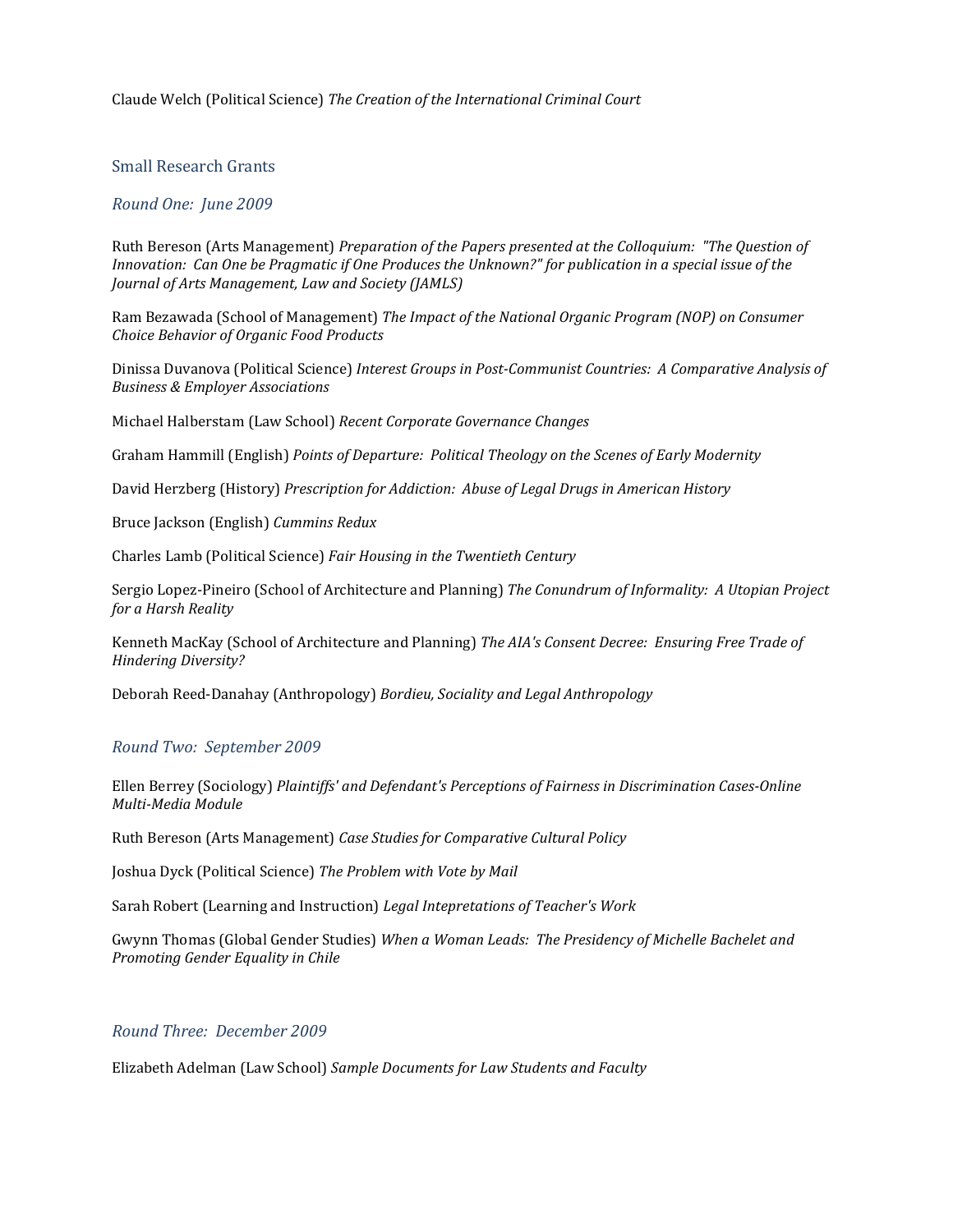Winnifred Fallers Sullivan (Law School) *Law and Religion after Secular Liberalism*

Kathleen Kost (School of Social Work) *Evaluation of multi-agency initiatives established to deliver services in a poor Buffalo neighborhood*

Christopher Mele (Sociology) *Publicly-Subsidized Private Urban Development and Minority, Low-Income Community Improvement in Chester, Pennsylvania*

James Milles (Law School) *Reporter's Shield Laws: Journalism, New Media and Agency Capture*

Deborah Reed-Danahay (Anthropology) *Vietnamese Metis: Citizenship Laws and Colonial Legacies in France*

Judy Scales-Trent (Law School) *Survival and Success under Apartheid: the Life and Work of William Johnson Trent* 

Robert Silverman (Urban and Regional Planning) *Fair and Affordable Housing Policy in the US: Trends, Outcomes, Future Directions*

## **Graduate Student Fellowships**

#### Gilbert D. Moore Fellowships

The Baldy Center supported 3 continuing and 1 new Gilbert D. Moore Fello ws in 2009-10. Also supported was one Baldy Dissertation fellow.

Nicholle Dragone (Baldy Center Dissertation Fellow, JD & PhD American Studies)

Mark Frankel (Continuing, JD & PhD Anthropology)

Anthony Giannetti (New, JD & PhD Philosophy)

Scott Ptak (Continuing, JD & PhD Geography)

Robert Vanwey (Continuing, JD & PhD History)

# **III. Collaboration and Community**

## **Baldy Center Working Groups**

#### Asian Law

The Asian Law Working Group investigates Asian legal traditions and cultures in their historical, religious, and institutional contexts. It seeks to contribute to a greater understanding of comparative law and society via intellectual exchange among scholars at UB and around the world. Convenor: **Kristin Stapleton**, Asian Studies & History

#### Children, Families, and The Law

The Children, Families, and the Law Working Group examines the intersections between children, families and legal institutions, and their relationships between "private family" and "public law." Convenor: **Suzanne Tomkins**, UB Law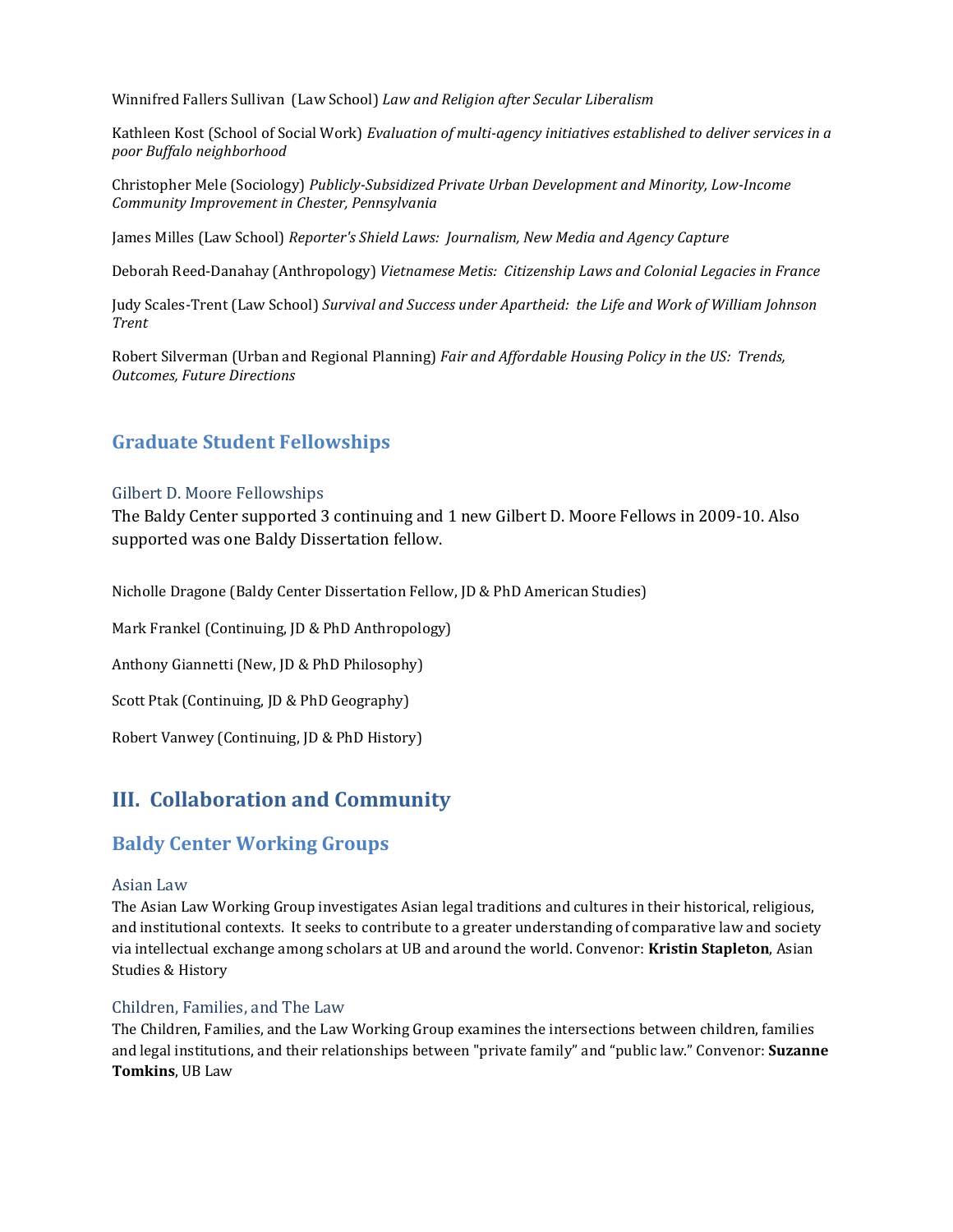#### Class Critics

The Class Critics Working Group is interested in questions of law and economic inequality arising from within the tradition of critical legal scholarship. Convenors: **Martha McCluskey**, UB Law; **Athena Mutua**, UB Law

#### Comparative Human Rights Law and Practice

The Comparative Human Rights Law and Practice Working Group fosters interdisciplinary research on the national and transnational arenas where law and policy intersect with general social phenomena and practices. It also encourages examination of relationships among cultures, economies, and legal norms. Convenors: **Tara Melish**, Law; **Claude Welch**, Political Science

#### Cultural Policy and Diplomacy

The Cultural Policy and Diplomacy Working Group seeks to bring together scholars interested in exploring the many facets of the typically under-researched areas of cultural policy and diplomacy. Convenors: Ruth Bereson**,** Arts Management Program; Carole Rosenstein, Arts Management Program

#### European Culture, Society, and Law

The European Culture, Society, and Law Working Group has a cross-disciplinary focus and was adopted to explore contemporary issues of law and social policy related to the European Union and its expansion, changing relationships between European nation-states and the EU, diversity and multiculturalism within European regions and nation-states, and postcolonial legacies. Convenors: **Deborah Reed-Danahay**, Anthropology; **Isabel Marcus**, Law

#### Gender, Law, and Social Policy

The Gender, Law, and Social Policy Working Group explores the intersections of legal, social, and political constructions of gender and gender-related issues and the implications of these constructions for public policy. Convenor: **Isabel Marcus**, Law

#### Law and Anthropology

The Law and Anthropology Working Group brings together several scholars who work in this area across the university to examine the intersections of law and anthropology. UB has more anthropologists who work in this area and have degrees in both than any other university in the US. Convenors: **Rebecca French**, UB Law; **Mateo Taussig-Rubbo***,* UB Law

#### Law and Cognitive Science

The Law and Cognitive Science Working Group focuses on the intersection between Law and Cognitive Science, in particular, how research from Cognitive Science impinges on the nature of evidence. The group aims to bring in highly visible cognitive scientists whose research intersects with the Law to give colloquia. Convenors: **Gail Mauner**, Psychology; **James Beebe**, Philosophy

#### Law and Religion

The Law and Religion Working Group focuses on the interrelations of law, religion, and society in this and other cultures and interrogates the relationship between law and religion in social groups and institutions. Convenors: **Stephanie Phillips**, Law; **Jeannette Ludwig**, Romance Languages & Literatures; **Elizabeth Mensch**, UB Law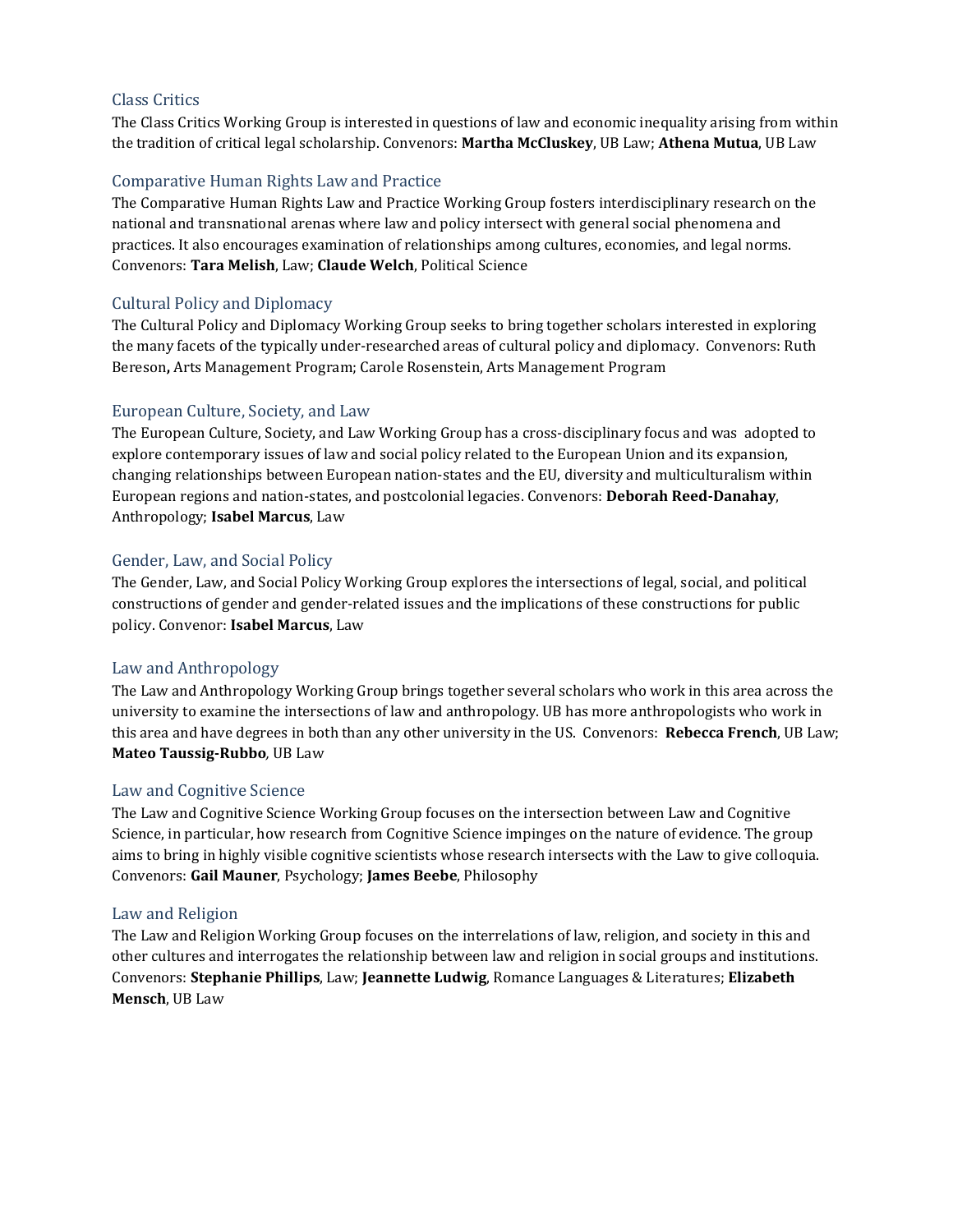#### Law and Social Technologies

The Law and Social Technologies Working Group has the goal of pursuing and promoting currently underdeveloped interdisciplinary research on the intersections between law, culture, and technology. Traditional socio-legal scholarship has paid little attention to the complex ways technology both informs and is shaped by different cultural contexts. Conversely, technology studies, where they touch upon law, tend to proceed from naive formalists assumptions and rarely engage with empirical or socio-legal scholarship. Convenor: **James Milles**, Law

#### Law, Place, and Space

The Law, Place, and Space Working Group attempts to identify how law and geography bear upon each other, and to draw out the points of contrast, support, and complicity, especially with respect to taken-for-granted distinctions between the social and the material, the human and non-human, and what constitutes persons and things. This group attempts to flesh out some spatio-legal relations as those pertain to a range of disciplines: law, geography, American Studies, sociology, engineering, urban planning, public health, and anthropology. Convenors: **Irus Braverman**, Law; **Sharmistha Bagchi-Sen**, Geography

#### Law, Religion, and Culture

The Law, Religion and Culture Working Group focuses on the multi-disciplinary and cross-cultural study of the intersection of law, religion, society and culture. Law and religion are present in all human societies. Law and religion are also cultural products. We seek to understand how these two powerful social and cultural sets of ideas, practices, and institutions have come to be seen as separate and how they interact and have interacted and recombined in diverse ways across space and time. What is distinctive about the program at Buffalo is that it is the very pluralism, openness and contingency of law and religion and their interrelationship that engages a very diverse set of scholars, historians, anthropologists, social theorists, sociologists, and lawyers. Convenor: **Winni Sullivan**, Law

#### Law, Science, and Religion Reading Group

The Law, Science, and Religion Reading Group focuses on the concept of a law of nature, so central to science and thus to philosophy of science, shares a common root with legal history's natural law theory: the notion of a law as God's command. This reading group brings together scholars interested in the history of law and science, taking the concept of a law of nature as the focal point for exploring both shared features of these disciplines' histories and their later divergence. Convenors: **Hylarie Kochiras**, Philosophy; **James Bono**, History

#### Migration Policy and Pluralism

The Migration Policy and Pluralism Working Group focuses on law and public policy surrounding international population movement and the rise and functioning of pluralism within ethnically diverse societies. Convenors: **David Gerber**, History; **Teresa Miller**, UB Law

#### Projecting Law: Law and New Media

The Projecting Law: Law and New Media Working Group provides a forum in which faculty and graduate students can explore the role of media as a tool to illuminate, reflect upon, and project law and its broad impact upon society. Convenors: **Teresa Miller**, UB Law; **James Milles**, UB Law

#### Racial Justice

The Racial Justice Working Group provides a forum for discussion of scholarship on race and inequality, with a particular interest in people's interaction with racialized landscapes, spaces, and institutions. Convenors: **Carl Nightingale**, American Studies; **Theresa Runstedtler**, American Studies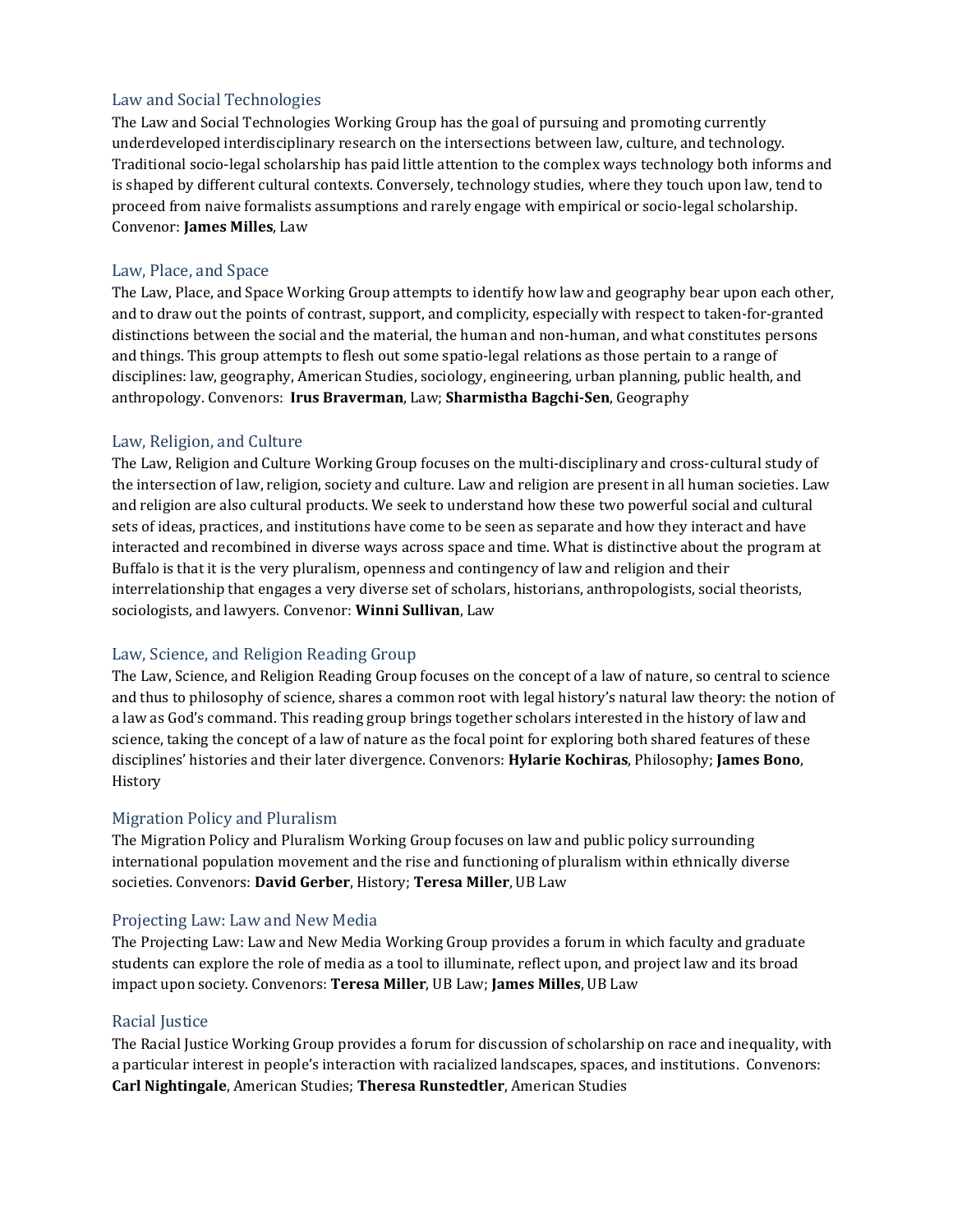#### Seeing the Law: Law, Narrative, and Rhetoric, Legal Story Telling, and Performance

The Law and Narrative Rhetoric Working Group's core is composed of legal research, writing and trial practice faculty from the Law School. The working group engages colleagues from other departments in an ongoing conversation about the ways in which theories and pedagogies from their disciplines (most notably, classical and modern rhetoric, narrative theory, cognitive psychology, and performance) inform and enrich the curriculum in the Law School. Convenors: **Johanna Oreskovic**, Law; **Stephen Paskey**, Law; **Charles Ewing**, Law

#### Theory

The Theory Working Group provides a forum for discussion on moral, political, and legal theoretical matters relating to social structures, institutions, or the norms of interpersonal behavior. Convenors: **Guyora Binder**, Law; **Ken Ehrenberg**, Philosophy; **Ken Shockley**, Philosophy

## **Cosponsored Events**

September 21, 2009 *Being Female in the Workplace* Dianne Avery, UB Law, Joan Cassell, author of The Woman in the Surgeon's Body and Erin Hatton, UB Sociology.

Co-Sponsored with the Gender Institute September 21, 2009 *Human Rights Visions and the Politics of Recognition* Wendy Hesford, Associate Professor, Department of English, Ohio State University Co-Sponsored with: Transnational Critical Studies, English Department, Gender Institute, and Capen Chair

September 22, 2009 *Writing Pedagogy, Visual Rhetoric, Transnational Gazes* is a workshop on gender, visual rhetoric, and the teaching of writing as generative work. Wendy Hesford, Associate Professor, Department of English, Ohio State University Co-sponsored with the English Department

September 22, 2009 *Gender & Mobility: Implications for Sustainability* Susan Hanson*,* Keynote Speaker, Gender Week

October 22, 2009 *Feminism Without Borders* Chandra Mohanty (Syracuse Univ., Women's & Gender Studies; Humanities) Co-Sponsorship with Transnational Critical Studies

October 23, 2009 Jacqui M. Alexander, Transnational Critical Studies Luncheon with Graduate Students Jacqui M. Alexander (University of Toronto, Women's & Gender Studies) Co-Sponsorship with Transnational Critical

October 23, 2009 *Envisioning a Radical Transnational Feminist Praxis* Chandra Mohanty, Syracuse University, Women's & Gender Studies; Humanities Co-Sponsorship with Transnational Critical Studies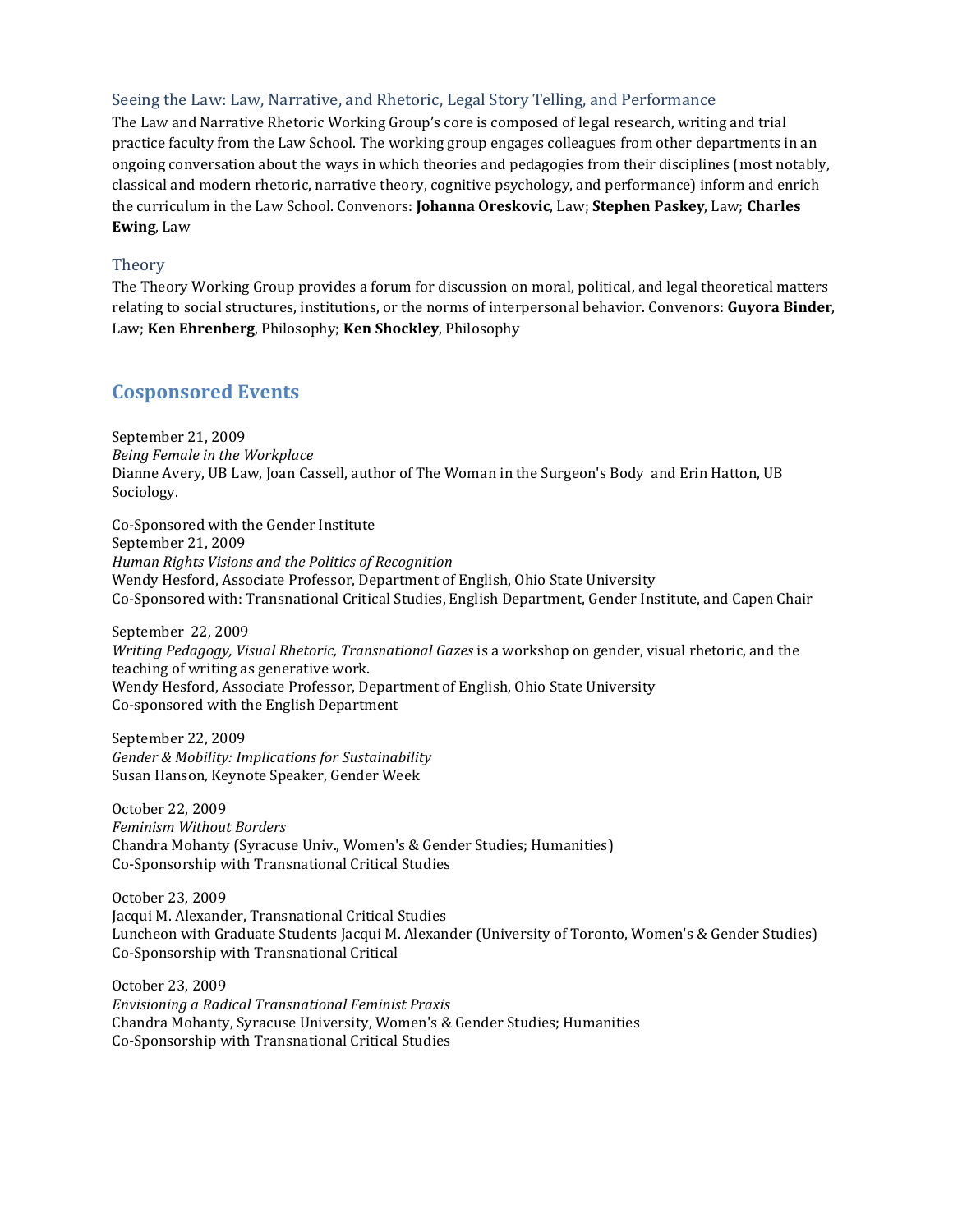October 23-25, 2009 Co-Sponsorship of Annual North East People of Color Conference (NEPOC) UB Law Organizing Committee: Teri Miller and Rick Su

November 3 – 6, 2009

*The Conversational Imperative: Communication, Commitment and the Moral Point of View.* Philip Pettit, Laurence S. Rockefeller University Professor of Politics and Human Values, Princeton University Co-sponsored by Baldy Center and Philosophy Department

November 5, 2009 "*Fire Under the Snow*" film screening followed by questions/conversation with the director of the movie, Makoto Sasa. "Fire Under the Snow" chronicles the life of Palden Gyatso, a Tibetan Buddhist monk who was jailed in 1959 and spent 33 years in prison Co-sponsored by Baldy Center and Asian Studies

February 11, 2010 Miracle in Rwanda Alison Des Forges Memorial Program The Baldy Center is co-sponsorsing a memorial production in honor of Alison Des Forges who was killed in plane crash on flight #3407

February 24, 2010 Co-sponsorship with Center for Contemporary European Studies for film and panel discussion on *Coffee Futures,* a film about Turkey and the European Union" Zynep Gursel, Director of Film, University of Michigan

March 1, 2010 *The International Politics of Civilian Protection* Don Hubert , Graduate School of Public and International Affairs, University of Ottawa Co-sponsorship with Canada-US Legal Studies

March 26-27, 2010 *At the Limit: Pornography and the Humanitie* Humanities Queer Theory Workshop Presenters include: Shine Louise Houston (Pink and White Productions) Harri Kalha (University of Helsinki) Don Kulick (Comparative Human Development, University of Chicago) Mireille Miller-Young (Feminist Studies, UC Santa Barbara) Hoang Tan Nguyen (English, Bryn Mawr College) Zabet Patterson (Art, SUNY Stony Brook) John Paul Ricco (Centre for Visual and Media Culture, University of Toronto, Mississauga) Linda Williams (Film and Rhetoric, UC Berkeley) Co-sponsored with the Humanities Institute

April 2, 2010 *Here and Elsewhere* Kiarina Kordela, Macalester College, MN Lecture on Gender, Film and Social Justice Co-sponsored with Gender Institute

## **Annual Faculty Retreat**

During the retreat, the Baldy Center celebrates accomplishments throughout the year. Faculty members from across disciplines gather for drinks and hors d'oeuvres to welcome new colleagues, discuss current research, and congratulate faculty supported by the center. The  $16<sup>th</sup>$  Annual Baldy Center Retreat was held on January 29, 2010 in the Baldy Center Conference Room. Director Rebecca French and Assistant Director Laura Wirth welcomed new faculty and congratulated Baldy authors.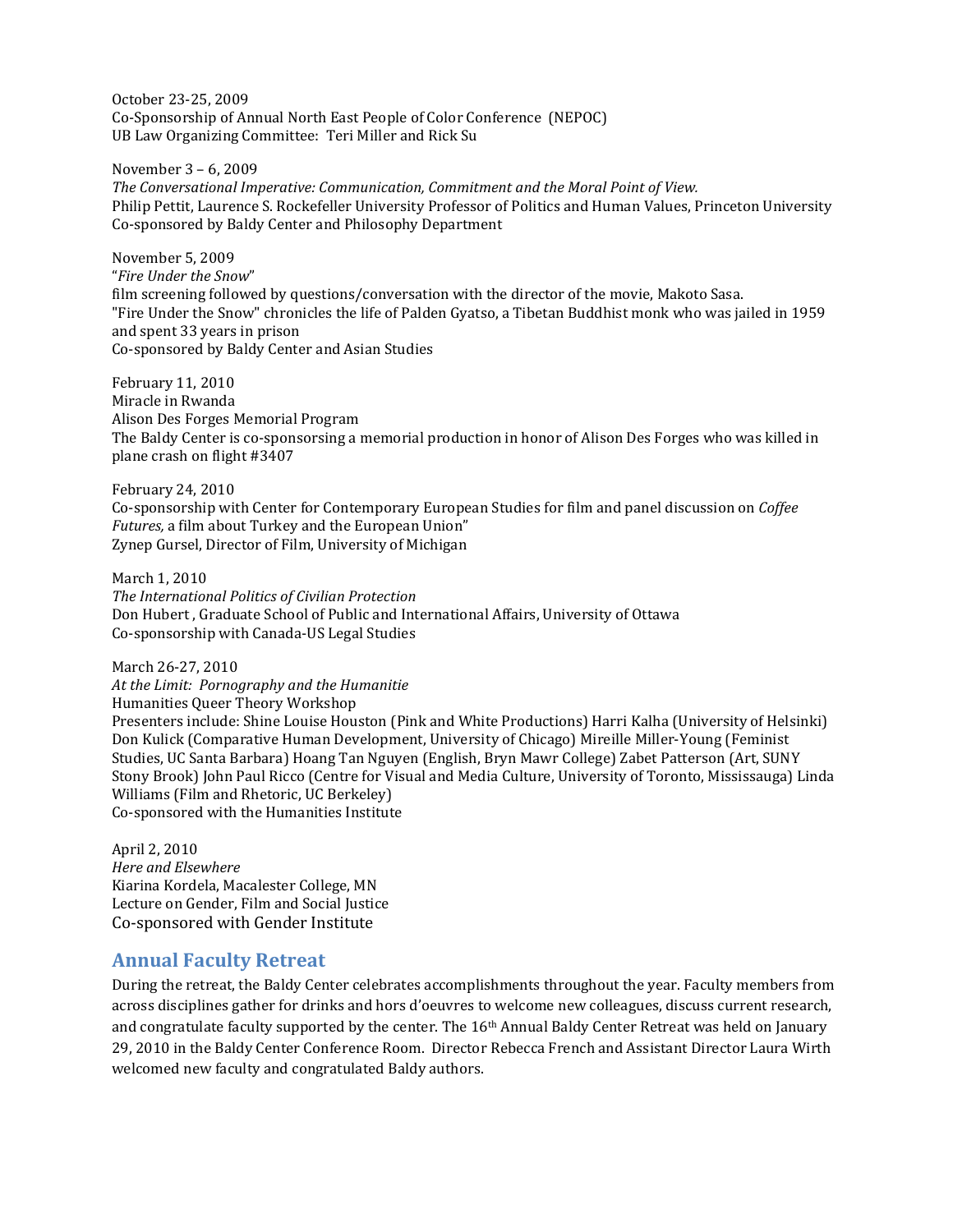## **Monday Night Conversations**

The Baldy Center's Monday Evening Conversations allow scholars to meet and discuss any topic related to the center over an Indian meal at a restaurant in the Elmwood district of Buffalo. Examples of Monday Night Conversations this year include a presentation with comments, a working group discussion around a future conference, a meeting of scholars interested in submitting an external grant proposal and scholars from several departments who meet regularly to discuss books of interest to the group.

## **IV. Presentations, Conferences, and Workshops**

#### **Theorists & Jurists Series**

In January 2009, the Baldy Center initiated a new program called the Theorists & Jurists series to bring in scholars of national and international fame who have made ground breaking contributions at the intersections of social or political theory and the law. Each of these events has attracted large audiences of local practitioners, regional politicians, law students, UB faculty and staff, as well as members of the public. Many of the events have included several day visits in different groups as well as giving a major lecture.

September 24-25, 2009 Speaking to Stephanie Phillips' and Jim Milles' "Religion, Spirituality, and Cognitive Science" Class Book discussion, *Making Waves and Riding the Currents: Activism and the Practice of Wisdom* Charlie Halpern, University of California at Berkeley

September 25, 2009 *Effective and Sustainable Law Practice: the Meditative Perspective* Charlie Halpern, University of California at Berkeley

October 27-28, 2009 *Detective Fictions and Sovereign Pursuits: Further Adventures in Policing the Postcolony*  Meeting with Law and Anthropology class John Comaroff, PhD, London School of Economics 1973), Harold H. Swift Distinguished Service Professor of Anthropology and of Social Sciences at the University of Chicago

November 12, 2009 *Can Bad Science Be Good Evidence? Neuroscience-Based Lie Detection and the Mistaken Conflation of Legal and Scientific Norms* Fred Schauer, David and Mary Harrison Distinguished Professor of Law at the University of Virginia.

February 24, 2010 *Japan's New Lay Judge System: Deliberative Democracy in Action?* Valerie Hans, Cornell University Law School

March 15-16, 2010 *Why (and when) Judges Dissent: A Theoretical and Empirical Analysis.* Lee Epstein, Henry Wade Rogers Professor, Northwestern University School of Law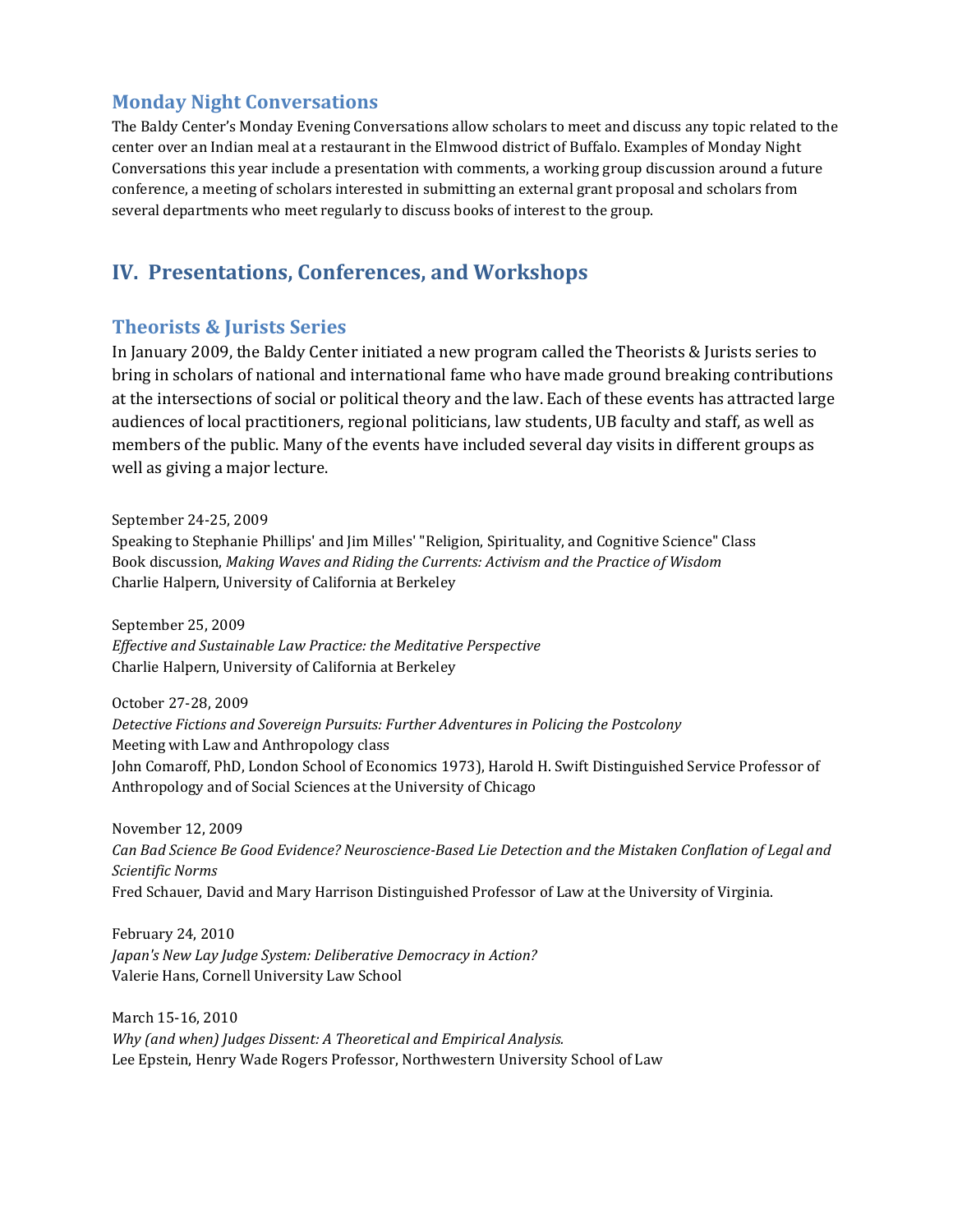April 1, 2010 *Where Have All of the Pro-Choice Lawyers Gone? An Analysis of Post-Roe Reproductive Rights Lawyering* Karen O'Connor, Founder and Director Emeritus Women and Politics Institute, American University

April 8, 2010 *Civilians, Terrorism, and Deadly Serious Conventions* Jeremy Waldron, NYU Law School

## **New Faculty Lecture Awards**

The New Faculty Lecture Award is an opportunity for a new faculty member to host a lecture here at UB by an off-campus scholar for one day or a day and a half on a topic related to law and social policy. This is meant to be a monitoring program that allows the new faculty member to set up a departmental lecture or a workshop, class visits for the speaker, a lecture in the Baldy Center, an intimate afternoon of general discussion or a combination of any of these.

April 5-6, 2010 *Becoming Religiously Hip: Middle Class Muslims in Indonesian Pop Culture Cinematic Explorations of Dangerous History: The 1965 Violence Revisited in Film* Ariel Heryanto, Associate Professor of Indonesian Studies and Head of the Southeast Asia Centre of the Faculty of Asian Studies, Australian National University Organized by award recipient: Jennifer Gaynor, UB History Department

## **Visiting Scholar Presentations**

The Baldy Center hosts distinguished speakers as conference participants, consultants, and as visiting scholars in connection with teaching and scholarship.

October 9, 2009 **Theresa Chun**

March 1, 2010 *The International Politics of Civilian Protection* **Don Hubert**, Graduate School of Public and International Affairs, University of Ottawa

April 15, 2010 *The Power to Say No: Constitutional Politics and Constitutional Law in the Nineteenth Century* **Michael Les Benedict**, History, Ohio State University

April 29, 2010 *Reasoning Through the Social Imaginary: Ralph Ellixon and the Context of Brown v. Board of Education* **Meili Steele**, English and Comparative Literature, University of South Carolina

## **Working Group Presentations**

Some of the research activities of the Baldy Center are organized within Working Groups, which are open to any interested UB faculty member. The Working Groups provide a way to encourage informal networking exchange and collaboration as well as facilitating more formal research projects, workshops, and conferences. Working Group activities include meeting informally for a discussion of readings, presenting research work-in-progress, hosting visiting speakers, or organizing research workshops.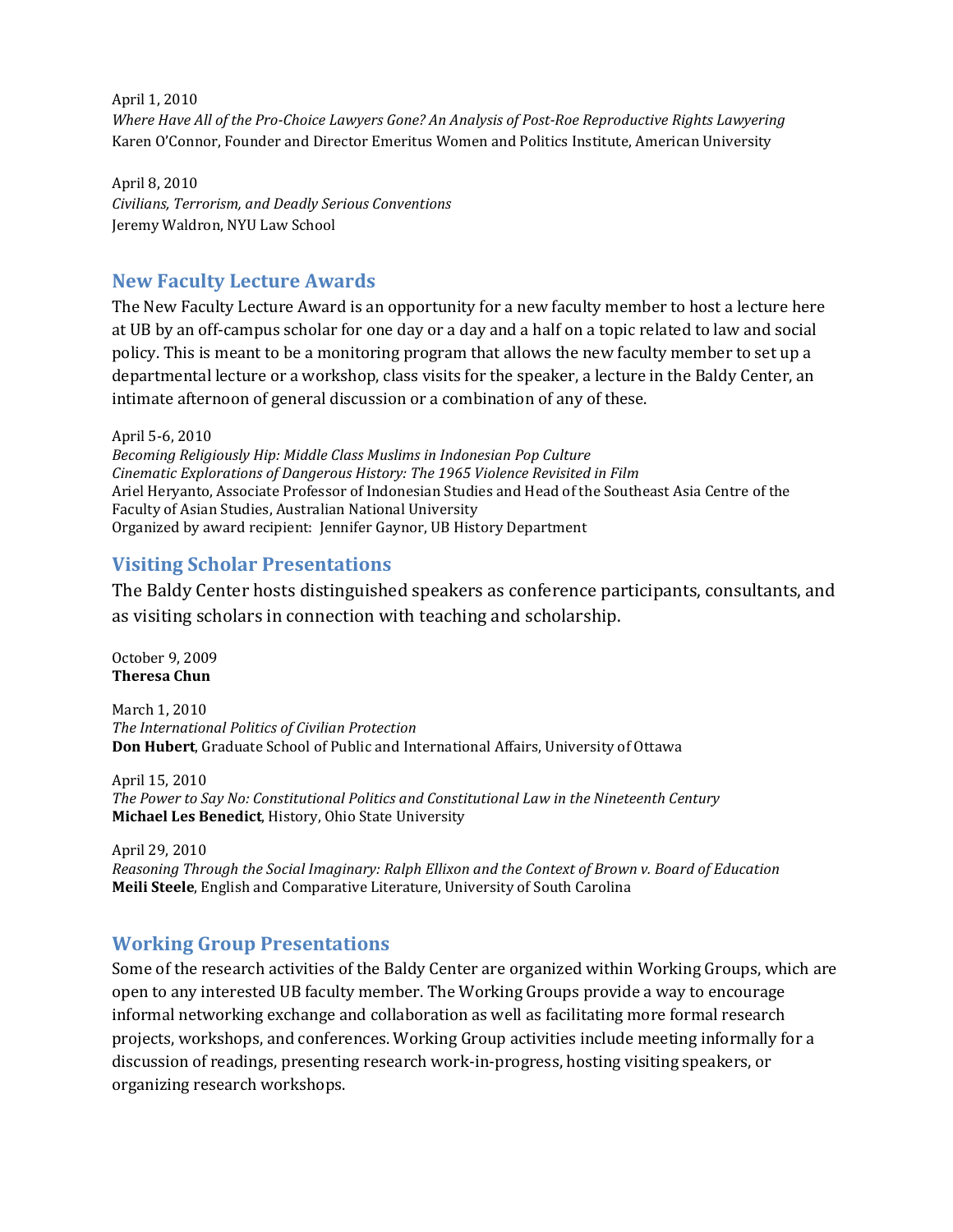September 30, 2009 Asian Studies Working Group Presentation *The Japanese Deviation' in Colonial Korea Revisiting Customary Law in a Comparative Context* Marie Seong-Hak Kim, History, St. Cloud State University

October 13, 2009 Working Group Presentation on Theory *Purifying the World: What the Radical Anti-Empire Ideology Stands For* Ernest Sternberg, Urban and Regional Planning, University at Buffalo's School of Architecture and Planning

October 14, 2009 Asian Studies Working Group Presentation *Reviving Tradition in China Towards a Progressive and Humane Confucian Ethics?* Daniel Bell, Political Philosophy, Tsinghua University in Beijing

October 15, 2009 Working Group Presentation on Law, Place and Space *The Issue is Basically One of Race: Corporate Farming, Braceros, and the Making of the Industrialized Agricultural Landscape of California* Don Mitchell, Geography, Syracuse University

October 16, 2009 Working Group Presentation on Law, Place and Space *The Geography of Survival and the Right to the City: Speculation, Surveillance, Legal Innovation and the Criminalization of Innovation* Don Mitchell, Geography, Syracuse University

October 19, 2009 Working Group Presentation on Cultural Policy and Diplomacy *What is the Function of a Rubber Duck? Australia and the Quest for a National Cultural Policy* Julian Meyrick, Research Fellow at La Trobe University, an Honorary Fellow at Deakin University

October 21, 2009 Working Group Presentation on Law and Cognitive Science *Illusory Memories and their Implications* Henry L. Roediger, III, James S. McDonnell Distinguished Professor of Psychology at Washington University in St. Louis, and Principal Investigator in Washington University's Memory Lab.

November 3, 2009 Asian Studies Working Group Presentation *Legal Reform in Northeast Asia: Institutional Change and Constitutionalism in Comparative Perspective* Tom Ginsburg, Law, University of Chicago

November 6, 2009 Working Group Presentation on Law, Place and Space *Subway to Security* Harvey Molotch, Social and Cultural Analysis, New York University

November 9, 2009 Working Group Presentation on Gender, Law and Social Policy *Homogeneous Society, Exclusions, Dissent* Bozena Uminska, University of Warsaw, Poland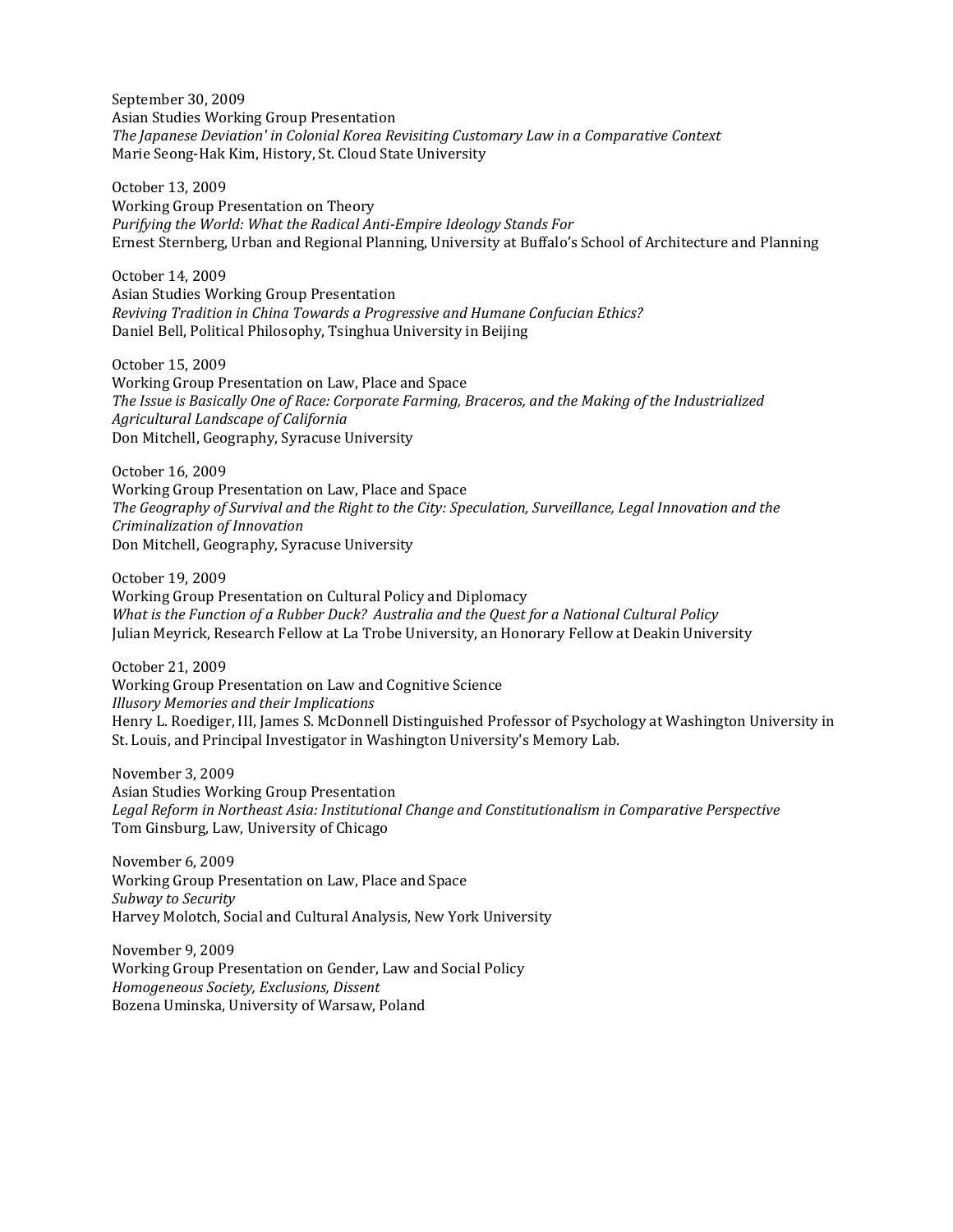November 10, 2009 Working Group Presentation on Cultural Policy and Diplomacy *Imaging Cultural Policy: Post 1989 Berlin in Photographs* Miriam Paeslack, studied Art History and the History of Law in Germany, Italy and the United States, and received her PhD at Freiburg University

November 11, 2009 Working Group Presentation on Law and Cognitive Science *(Re-)Considering Confidence* Barbara Spellman, Psychology, University of Virginia

November 19, 2009 Working Group Presentation on Theory *Analytical Jurisprudence and Contingency* Michael Giudice, Philosophy, York University

December 2, 2009 Working Group Presentation on Children, Families and the Law *Violence Against Women: International Perspectives* Gulnaz Naamatova, graduated at Law School at American University in Central Asia, Bishkek, Kyrgyzstan, currently engaged in NGO "Justice Movement" on Women's Human Rights projects. Andrijana Covic, graduated at Law University in Novi Sad, Serbia She is currently employed in Provincial Ombudsman Office in department for Gender Equality

February 15, 2010

Working Group Presentation in Comparative Human Rights Law and Practice Myo Thant, Case worker, Journey's End Refugee Services, Burmese Human Rights Activist Hula Al Rashidy, Former U.S. Military Translator in Iraq.

February 17, 2010

Working Group Presentation in Comparative Human Rights Law and Practice *Special Court for Sierra Leone: Achieving Justice?* Professor David Crane, founding Chief Prosecutor for the Special Court of Sierra Leone Professor Charles Jalloh, former head of the Office of the Principal Defender of the Special Court of Sierra Leone

Moderator: Professor Vince Del Buono, University at Buffalo

March 2, 2010 Asian Studies Working Group Presentation *Law, Environment, and the Public Sphere in India* Kalyanakrishnan Sivaramakrishnan, Anthropology, Yale University

March 3, 2010

Working Group Presentation in Comparative Human Rights Law and Practice *City-Based Implementation of Human Rights Treaties: Comparative Lessons for Buffalo* Krishanti Dharmaraj, Founder and Former Executive Director of WILD for Human Rights Ejim Dike, Director, Human Rights Project, Urban Justice Center; Coordinator, New York City Human Rights Initiative

March 4, 2010 Theory Working Group Presentation *When Justice Can't Be Done* Ekow Yankah, Law, Cardozo Law School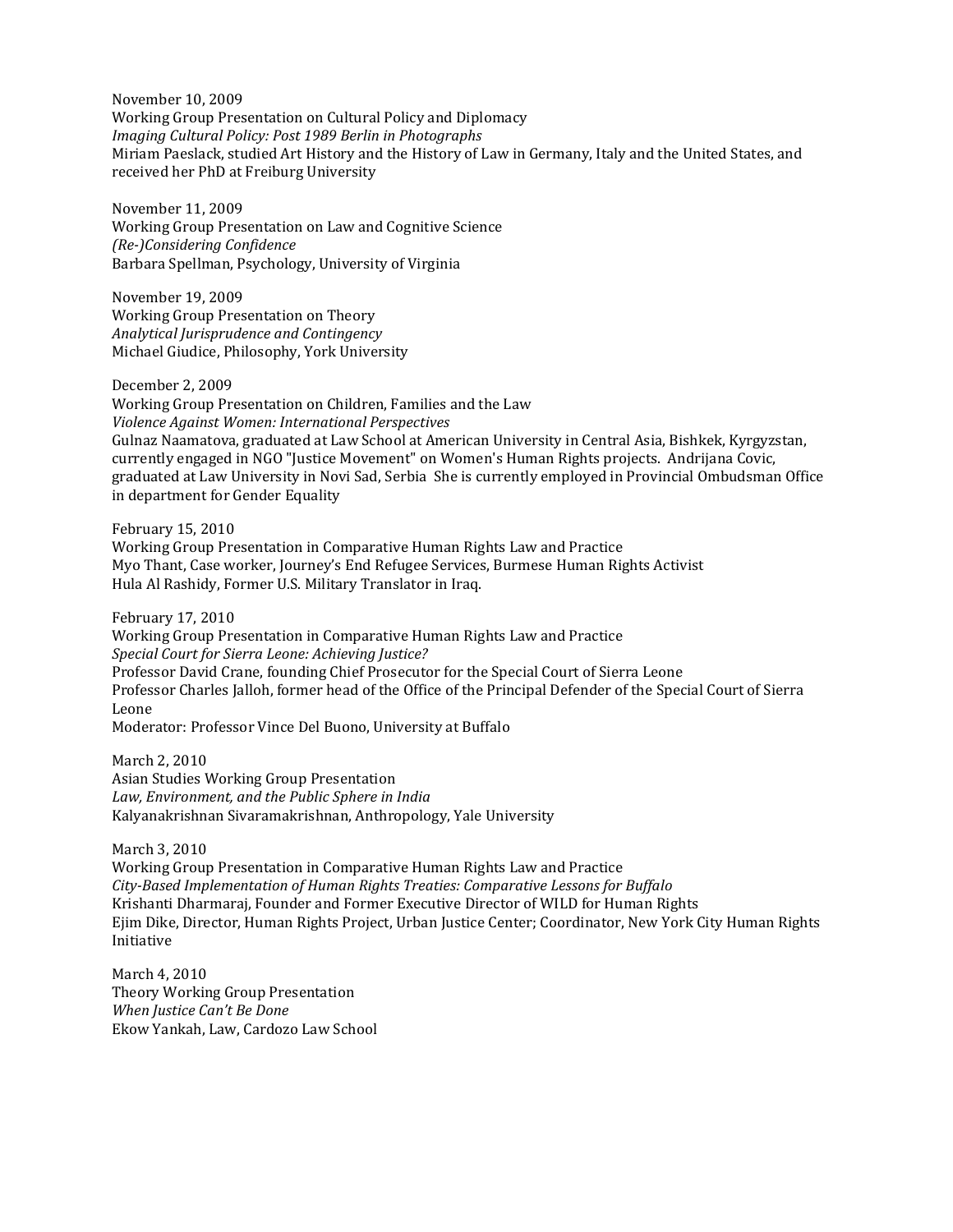March 4, 2010 Working Group Presentation on Law and Anthropology *What Can Be Learned from the Trial of Zacarias Moussaoui* Kate Donahue, Anthropology, Plymouth State University

March 19, 2010 Asian Studies Working Group Presentation *Translating the Law Code of the Fifth Dalai Lama of Tibet* Rebecca French, Professor and Director of the Baldy Center for Law and Social Policy, University at Buffalo; Craig Preston, Adjunct Instructor, Asian Studies Program, University at Buffalo; Robert Vanwey, Ph.D. candidate, History Department, University at Buffalo.

December 2, 2009 Children, Families and the Law Working Group Presentation *Violence Against Women: International Perspectives*  Gulnaz Naamatova & Andrijana Covic

March 22, 2010 Working Group Presentation in Comparative Human Rights Law and Practice *Sex Trafficking in the United States* Rachel Lloyd, Founder and Director of GEMS and a victim of sex trafficking herself

March 24, 2010 Working Group Presentation on Law and Social Technologies *The Googlization of Everything* Siva Vaidhyanathan, Media Studies and Law, University of Virginia

March 29, 2010 Working Group Presentation in Comparative Human Rights Law and Practice *Indigenous Rights in the Americas: Recent Developments in Human Rights Law* Mr. Robert Coulter, Executive Director, Indian Law Resource Center

March 31, 2010 Working Group Presentation on Children, Families and the Law *Celebrating a Life's Work on Post Traumatic Stress Disorder and Violence against Women* Dr. Judith L. Herman, MD, Clinical Professor of Psychiatry, Harvard Medical School Director of Training, Victims of Violence Program at Cambridge Hospital

April 12, 2010 Working Group Presentation on Migration Policy and Pluralism *Immigrant Incorporation and Identity: Schooling the Second Generation in Europe* Daniel Faas, Department of Sociology, Trinity College Dublin

April 16, 201 Working Group Presentation on Law, Religion and Culture *What is a Muslim State?* Malika Zeghal, Professor of Anthropology and Sociology of Religion and Islamic Studies, University of Chicago

April 19, 2010 Working Group Presentation on Law and Anthropology *Judgment and Justice: An Ethnographic Reading of the Confirmation Hearings for Justice Sotomayor* Carol Greenhouse, Cultural Anthropologist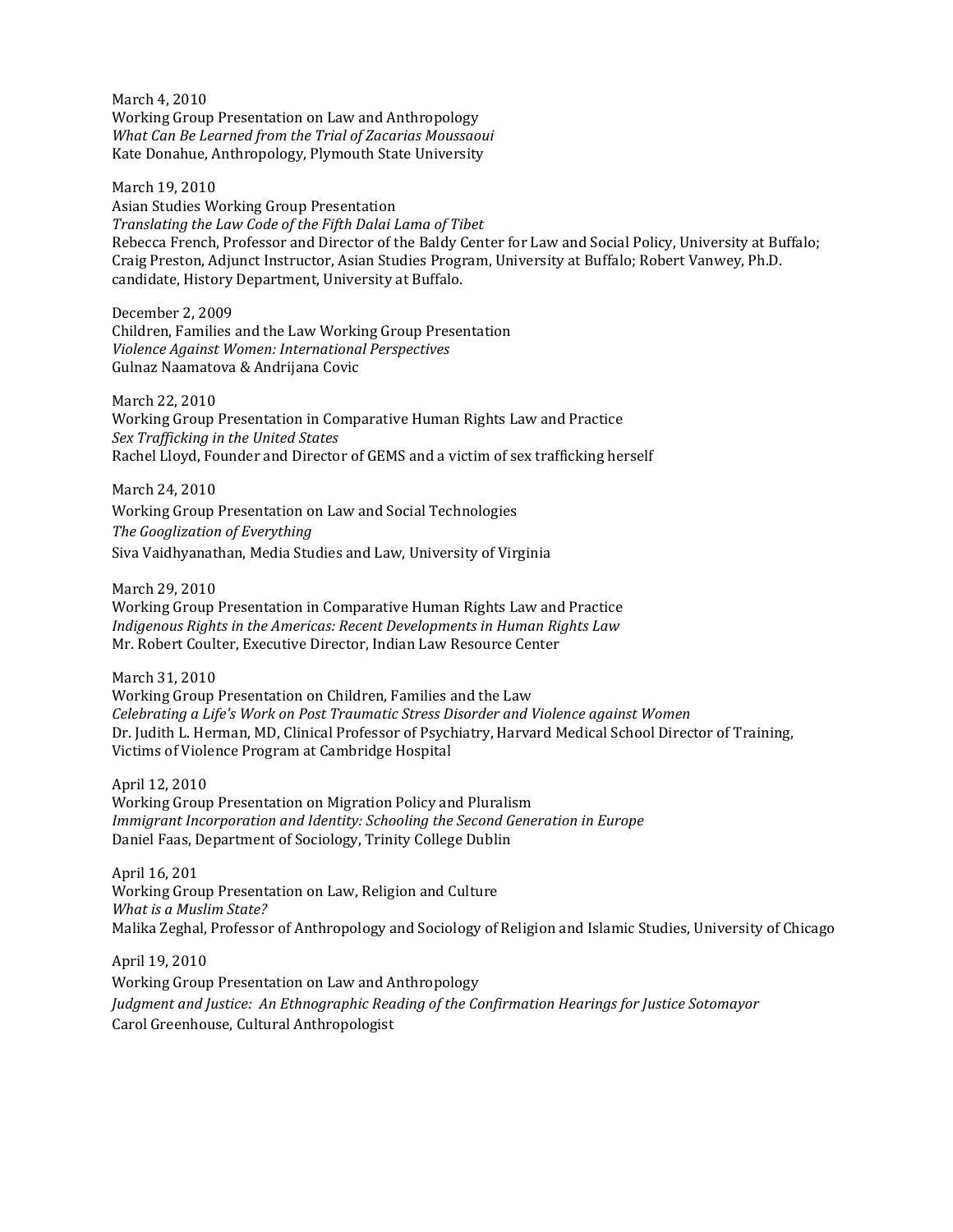April 21, 2010 Working Group Presentation in Comparative Human Rights Law and Practice *Refugee and Asylum Law: Incorporating a Gender and Human Rights Perspective* Pamela Goldberg, Protection Officer, United Nations High Commissioner for Refugees Regional Office Washington, D.C.

April 30, 2010 Working Group Presentation on Law Science and Religion *Laws, the Divine Mind, and the Theoretical Virtues* Dennis Des Chene, Philosophy, Washington University

## **Book Manuscript Workshops**

Designed to offer an engaging interdisciplinary discussion of a particular topic while also providing valuable feedback to UB faculty authors, the Baldy Center's Book Manuscript Workshops have led to the publication of ten books in outstanding university presses.

October 12, 2009 *TempWORK: The Temp Industry and the Transformation of Work in America* **Erin** Hatton, UB, Sociology Commentators: **Julie Kmec,** Sociology Dept, Washington State University and, **Vicki Smith,** Sociology Dept, UC, Davis

May 5, 2010 *Segregation is Everywhere: A World History of Urban Color Lines* **Carl Nightingale**, UB, American Studies Commentators**: Simon Richard Harris**, School of Geography and Earth Sciences, McMaster University and **Zine Magubane**, Sociology, Boston College

## **Conferences and Workshops**

October 24-25, 2009 *Reconceptualizing Sociality: An Interrogation of Key Concepts* Convenor: **Deborah Reed-Danahay**, Anthropology

November 13, 2009 *Advertising & The Law* Convenor: **Mark Bartholomew**, Law

November 20, 2009 *Thinking Beyond the Nation-state: A Symposium on Empires, Diasporas, and Indigeneity* Convenor: **Theresa Runstedtler**, American Studies

February 19, 2010 *The Hidden Zoo: Legal Anomalies (And Other Animals)* **Irus Braverman**, Law

April 23, 2010 *Lawyers in Practice: Ethical Decision Making in Context* Convenors: **Lynn Mather**, Law and Political Science and **Leslie Levin**, University of Connecticut.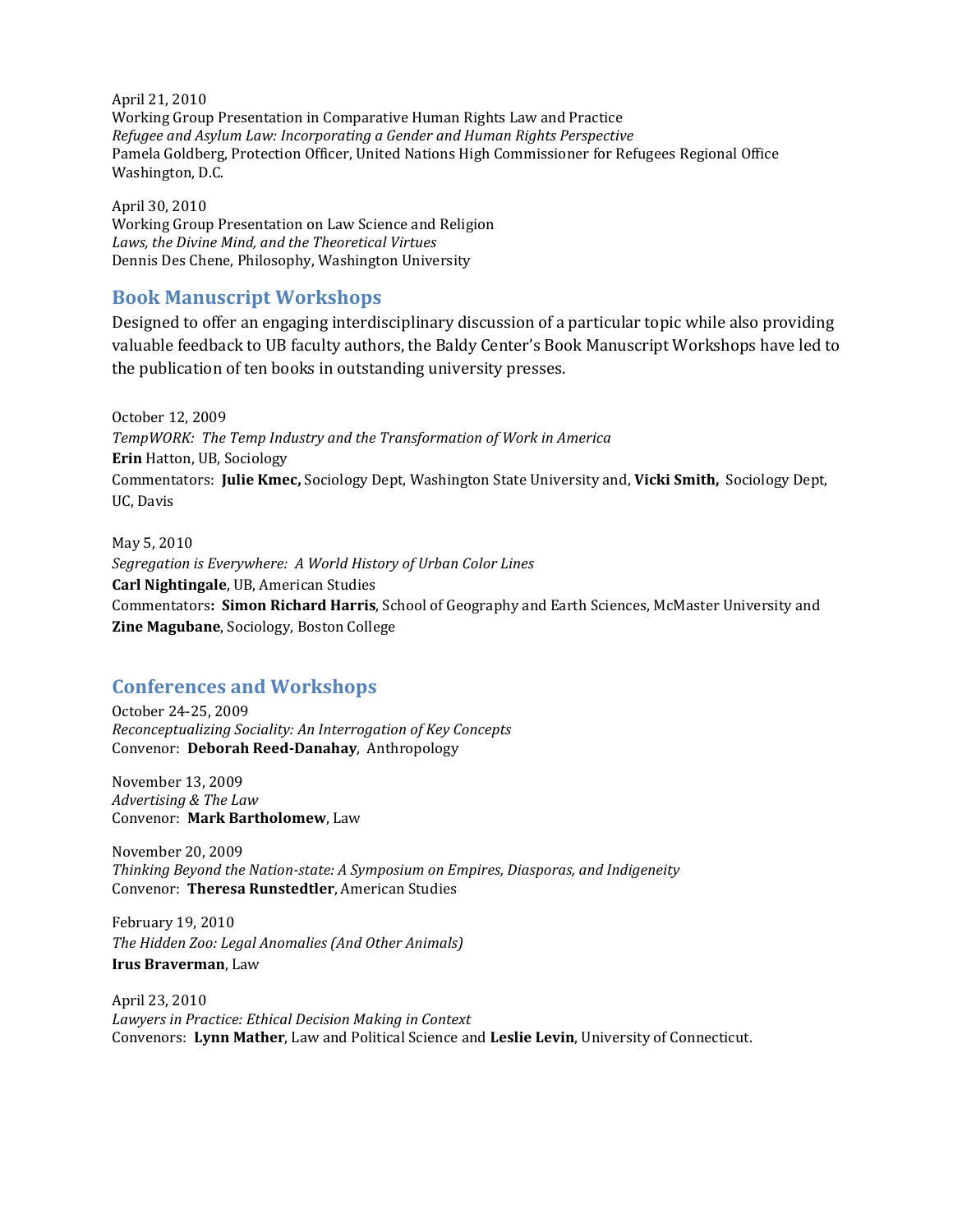May 17-18, 2010 *ClassCrits Workshop III: Rethinking Economics and Law After the Great Recession* Convenors: **Angela Harris**, Law, **Martha McCluskey,** Law and **Athena Mutua**, Law

# **V. Publications**

## **SSRN Buffalo Legal Studies Research Paper Series**

The Baldy Center and the UB Law School sponsor an on-line series of working papers, called the Buffalo Legal Studies Research Paper Series. It is hosted and distributed by SSRN (Social Science Research Network) and provides an international, interdisciplinary audience for the law-related work of UB faculty and visiting scholars. UB editors of the Buffalo series: Laura Mangan, UB Law, and Errol Meidinger, UB Law.

Human Rights and Powerlessness: Pathologies of Choice and Substance *[Buffalo Law Review, Vol. 56, p. 1027, 2008](http://papers.ssrn.com/sol3/papers.cfm?abstract_id=1526766##) [Buffalo Legal Studies Research Paper No. 2010 -](http://papers.ssrn.com/sol3/papers.cfm?abstract_id=1526766##) 001* Makau W. Mutua

The Transformation of Africa: A Critique of the Rights Discourse [Buffalo Legal Studies Research Paper No. 2010-002](http://papers.ssrn.com/sol3/papers.cfm?abstract_id=1526734##) Makau W. Mutua

African Human Rights Organizations: Questions of Context and Legitimacy *[Buffalo Legal Studies Research Paper No. 2010-003](http://papers.ssrn.com/sol3/papers.cfm?abstract_id=1527203##)* Makau W. Mutua

Human Rights International NGOs: A Critical Evaluation *[Buffalo Legal Studies Research Paper No. 2010-004](http://papers.ssrn.com/sol3/papers.cfm?abstract_id=1527213##)* Makau W. Mutua

Terrorism and Human Rights: Power, Culture and Subordination *[Buffalo Human Rights Law Review, Vol. 8, 2002](http://papers.ssrn.com/sol3/papers.cfm?abstract_id=1527864##) [Buffalo Legal Studies Research Paper No. 2010-005](http://papers.ssrn.com/sol3/papers.cfm?abstract_id=1527864##)* Makau W. Mutua

From Popular Sovereignty to Constitutional Sovereignty? *Buffalo Legal Studies Research Paper No 2011-007* Antoni Abad i Ninet Political Parties in Transitions: The Kenyan Experience *[Buffalo Legal Studies Research Paper No. 2010-007](http://papers.ssrn.com/sol3/papers.cfm?abstract_id=1533530##)* Makau W. Mutua

Protecting Human Rights in a Global Economy: Challenges for the World Trade Organization *[Buffalo Legal Studies Research Paper No. 2010-008](http://papers.ssrn.com/sol3/papers.cfm?abstract_id=1533544##)* Makau W. Mutua

(Book Review) Exporting American Dreams: Thurgood Marshall's African Journey by Mary L. Dudziak *[Buffalo Legal Studies Research Paper No. 2010-009](http://papers.ssrn.com/sol3/papers.cfm?abstract_id=1533449##)* Makau W. Mutua